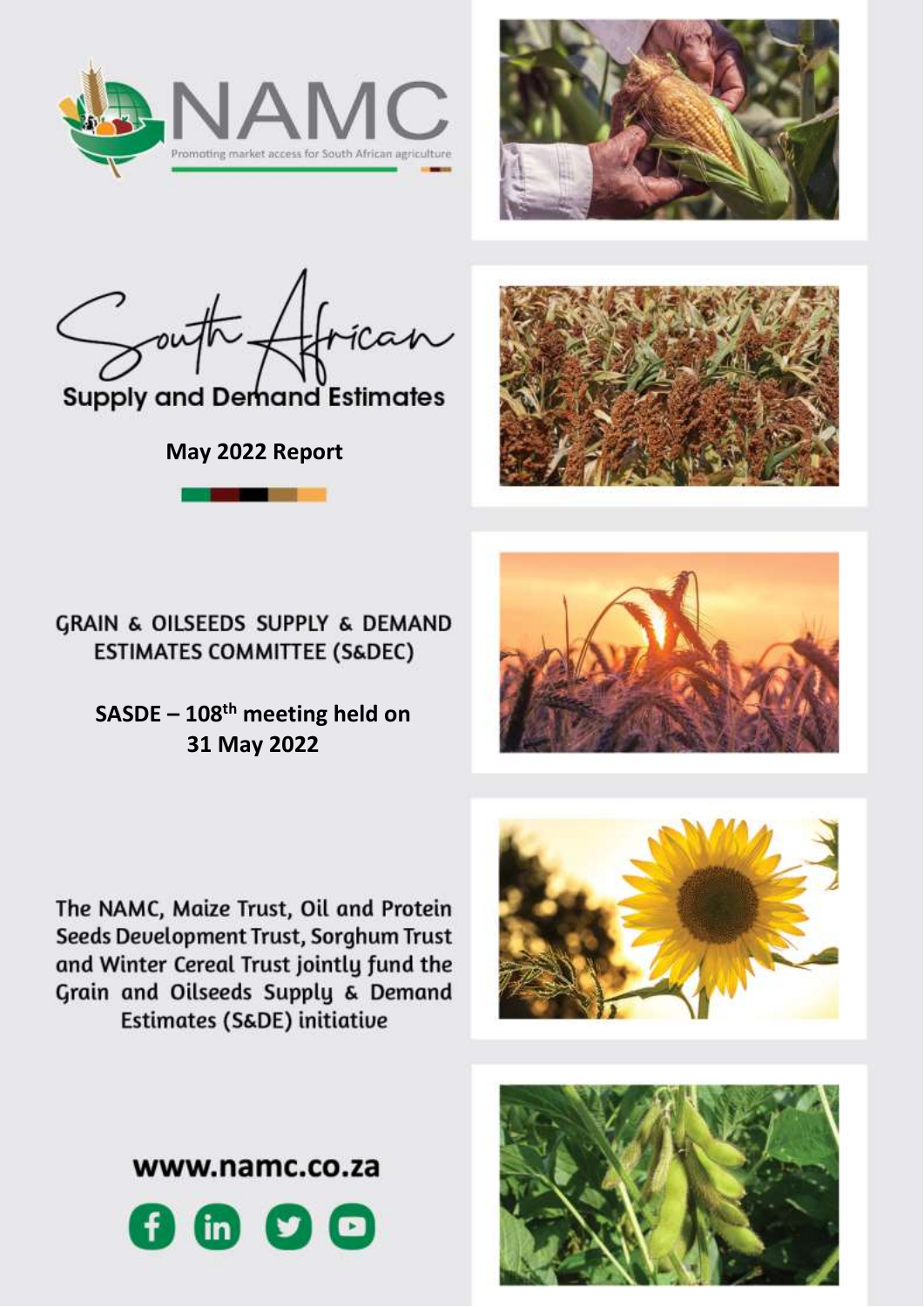# **THE SOUTH AFRICAN SUPPLY AND DEMAND PROJECTIONS FOR GRAINS AND OILSEEDS FOR MAY 2022 ARE AS FOLLOWS:**

## **WHITE MAIZE (2022/23 Season)**

**Supply:** The total supply of white maize is projected at 8 986 923 tons for the 2022/23 marketing season. This includes an opening stock level (at 1 May 2022) of 1 463 558 tons and local commercial deliveries of 7 353 050 tons. Whole white maize imports are estimated at 0 tons for the season, early deliveries of 160 315 tons and a surplus of 10 000 tons.

**Demand:** The total demand (domestic plus exports) for white maize is projected at 8 127 500 tons. The total domestic demand is projected at 7 347 500 tons. This includes 4 860 000 tons processed for human consumption, 2 450 000 tons processed for animal and industrial consumption, 11 500 tons for gristing, 12 000 tons withdrawn by producers, 9 000 tons released to end-consumers and a balancing figure of 5 000 tons (net receipts and net dispatches). A projected export quantity of 180 000 tons of processed products and 600 000 tons of white whole maize is estimated for exports for the 2022/23 marketing season.

**Stock levels:** The projected closing stock level for 30 April 2023 is estimated at 859 423 tons. At an average processed quantity of 610 125 tons per month, this represents available stock levels for 1.4 months or 43 days.

## **YELLOW MAIZE (2022/23 Season)**

**Supply:** The total supply of yellow maize is projected at 7 569 664 tons for the 2022/23 marketing season. This includes an opening stock (at 1 May 2022) of 662 890 tons and local commercial deliveries of 6 760 300 tons. No yellow maize imports estimated for the season, early deliveries of 128 474 tons and a surplus of 18 000 tons.

**Demand:** The total demand (domestic plus exports) for yellow maize is projected at 6 687 000 tons. The total domestic demand is projected at 4 202 000 tons. This includes 500 000 tons processed for human consumption, 3 600 000 tons processed for animal and industrial consumption, 6 000 tons for gristing, 30 000 tons withdrawn by producers, 60 000 tons released to end-consumers and a balancing figure of 6 000 tons (net receipts and net dispatches). A projected export quantity of 185 000 tons of processed products and 2 300 000 tons of yellow whole maize is estimated for exports for the 2022/23 marketing season.

**Stock levels:** The projected closing stock level for 30 April 2023 is estimated at 882 664 tons. At an average processed quantity of 342 167 tons per month, this represents available stock levels for 2.6 months or 78 days.

*Please note: When utilizing 45 days' stock as a proxy, there is potential for 2 676 000 tons of yellow maize available for exports for the 2022/23 marketing season (provided there is efficient logistical capacity).* 

## **TOTAL MAIZE (2022/23 Season)**

**Supply:** The total supply of maize is projected at 16 556 587 tons for the 2022/23 marketing season. This includes an opening stock (at 1 May 2022) of 2 126 448 tons and local commercial deliveries of 14 113 350 tons. No imports are expected, early deliveries of 288 789 tons and a surplus of 28 000 tons.

**Demand:** The total demand (domestic plus exports) for maize is projected at 14 814 500 tons. The total domestic demand is projected at 11 549 500 tons. This includes 5 360 000 tons processed for human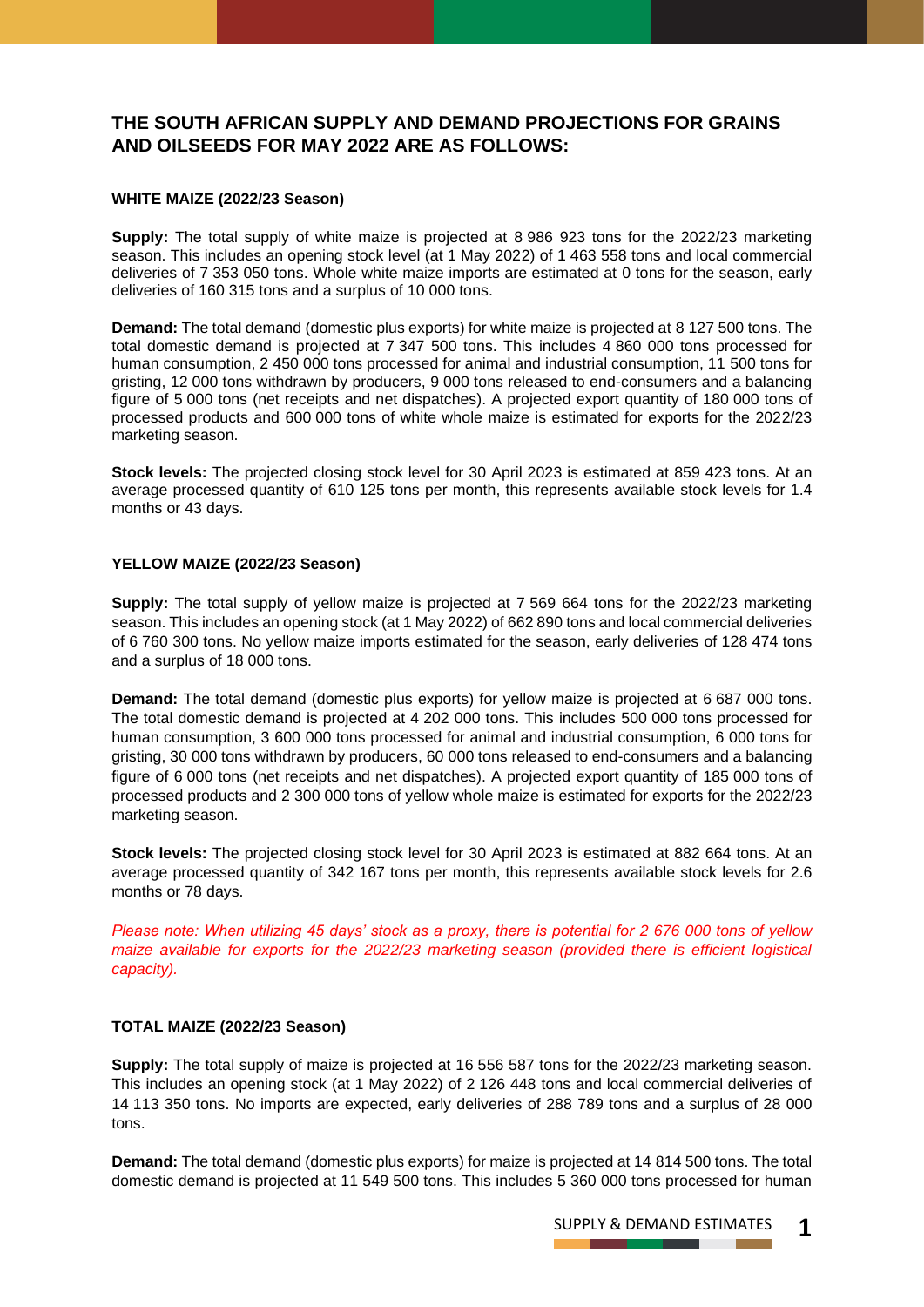consumption, 6 050 000 tons processed for animal and industrial consumption, 17 500 tons for gristing, 42 000 tons withdrawn by producers, 69 000 tons released to end-consumers and a balancing figure of 11 000 tons (net receipts and net dispatches). A projected export quantity of 365 000 tons of processed products and 2 900 000 tons of total whole maize is estimated for exports for the 2022/23 marketing season.

**Stock levels:** The projected closing stock level for 30 April 2023 is estimated at 1 742 087 tons. At an average processed quantity of 952 292 tons per month, this represents available stock levels for 1.8 months or 56 days.

*See Appendix 1 for detailed S&D table. An explanation of terms and calculations is available on the NAMC website [\(http://www.namc.co.za\)](http://www.namc.co.za/).*

## **SWEET SORGHUM (2022/23 Season)**

**Supply:** The total supply of sweet sorghum is projected at 139 686 tons for the 2022/23 marketing season. This includes an opening stock level (at 1 March 2022) of 51 986 tons, local commercial deliveries of 82 000 tons, imports of 5 000 tons for South Africa and a sweet sorghum surplus of 700 tons.

**Demand:** The total demand (domestic plus exports) for sweet sorghum is projected at 96 450 tons. This includes 650 tons for indoor malting, 9 000 tons for floor malting, 70 000 tons for meal, rice and grits, 9 400 tons for feed, 550 tons withdrawn by producers, 550 tons released to end consumers, and a balancing figure of 300 tons (net receipts and net dispatches). A projected export quantity of 6 000 tons of sweet sorghum is estimated for exports for the 2022/23 marketing season.

**Stock levels:** The projected closing stock level for 28 February 2023 is estimated at 43 236 tons. At an average processed quantity of 7 421 tons per month, this represents available stock levels for 6 months or 177 days.

## **BITTER SORGHUM (2022/23 Season)**

**Supply:** The total supply of bitter sorghum is projected 108 991 tons for the 2022/23 marketing season. This includes an opening stock level (at 1 March 2022) of 54 171 tons, local commercial deliveries of 54 520 tons, no bitter sorghum imports and a surplus of 300 tons for South Africa.

**Demand:** The total demand (domestic plus exports) for bitter sorghum is projected at 63 755 tons. This includes 10 000 tons for indoor malting, 45 000 tons for floor malting, 2 600 tons for meal, rice and grits, 3 505 tons for feed, 1 000 tons withdrawn by producers, 100 tons released to end consumers, a balancing figure of 50 tons (net receipts and net dispatches), and a zero deficit. A projected export quantity of 1 500 tons of bitter sorghum is estimated for exports for the 2022/23 marketing season.

**Stock levels:** The projected closing stock level for 28 February 2023 is estimated at 45 236 tons. At an average processed quantity of 5 092 tons per month, this represents available stock levels for 9 months or 270 days.

## **TOTAL SORGHUM (2022/23 Season)**

**Supply:** The total supply of sorghum is projected at 248 677 tons for the 2022/23 marketing season. This includes an opening stock level (at 1 March 2022) of 106 157 tons, local commercial deliveries of 136 520 tons, sorghum imports of 5 000 tons for South Africa with a surplus of 1 000 tons.

**Demand:** The total demand (domestic plus exports) for sorghum is projected at 160 205 tons. This includes 10 650 tons for indoor malting, 54 000 tons for floor malting, 72 600 tons for meal, rice and grits, 12 905 tons for feed, 1 550 tons withdrawn by producers, 650 tons released to end consumers, a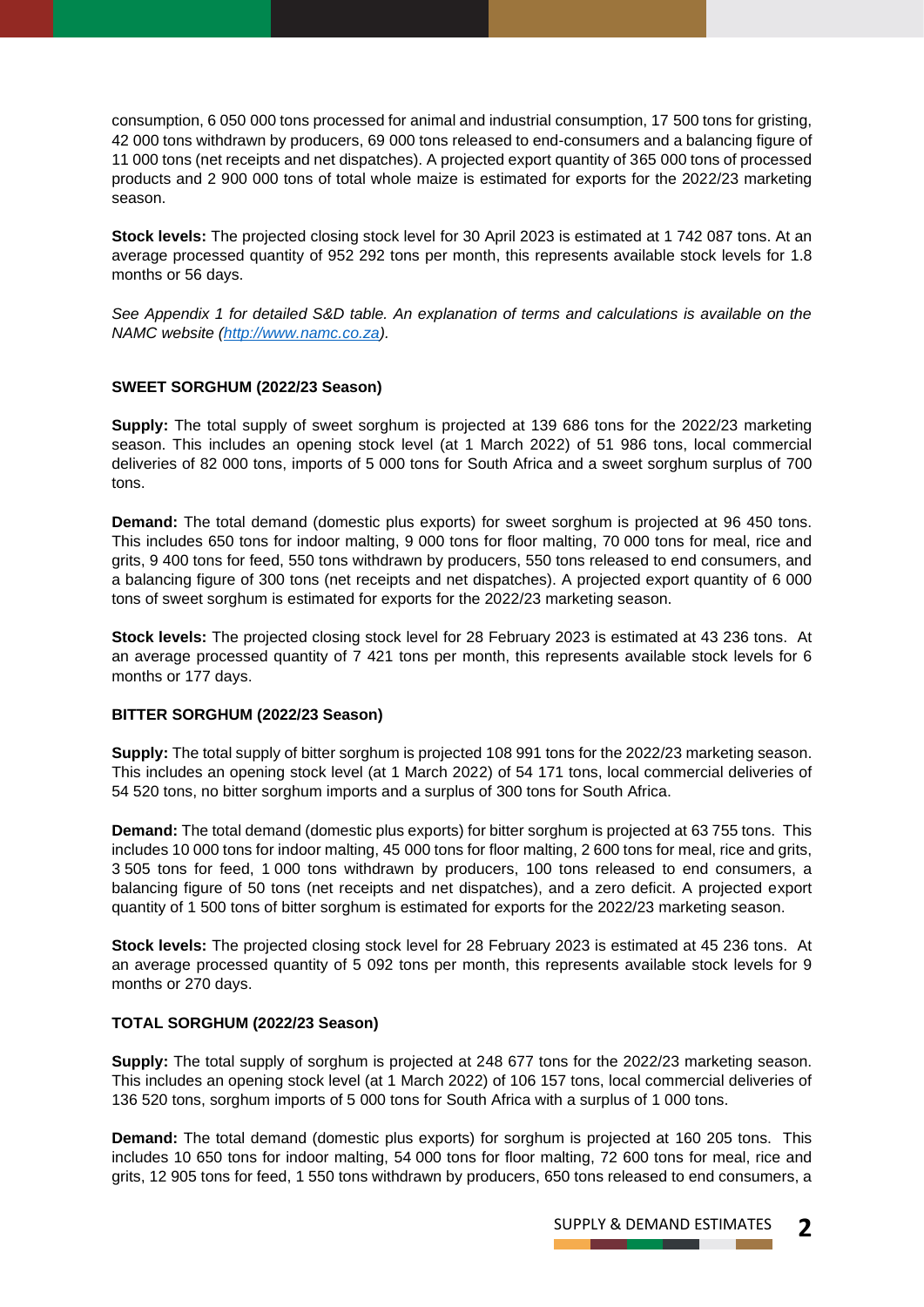balancing figure of 350 tons (net receipts and net dispatches), and a zero deficit. A projected export quantity of 7 500 tons of total sorghum is estimated for exports for the 2022/23 marketing season.

**Stock levels:** The projected closing stock level for 28 February 2023 is estimated at 88 472 tons. At an average processed quantity of 12 513 tons per month, this represents available stock levels for 7 months or 215 days.

*See Appendix 2 for detailed S&D table.*

# **WHEAT (2021/22 Season)**

**Supply:** The total supply of wheat is projected at 4 197 404 tons for the 2021/22 marketing season. This includes an opening stock level (at 1 October 2021) of 467 404 tons, local commercial deliveries of 2 245 000 tons, whole wheat imports estimated for South Africa of 1 475 000 tons and a surplus of 10 000 tons.

**Demand:** The total demand (domestic plus exports) for wheat is projected at 3 577 100 tons. This includes 3 340 000 tons processed for human consumption, 17 000 tons processed for animal consumption, 8 000 tons withdrawn by producers, 1 600 tons released to end consumers, 22 000 tons projected seed for planting purposes and a balancing figure of 4 500 tons (net receipts and net dispatches). A projected export quantity of 24 000 tons processed products and 160 000 tons whole wheat is estimated for exports for the 2021/22 marketing season.

**Stock levels:** The projected closing stock level for 30 September 2022 is estimated at 620 304 tons. At an average processed quantity of 279 750 tons per month, this represents available stock levels for 2.2 months or 67 days.

*See Appendix 3 for detailed S&D table.*

## **SUNFLOWER SEED (2022/23 Season)**

**Supply:** The total supply of sunflower seed is projected at 1 003 040 tons for the 2022/23 marketing season. This includes an opening stock level (at 1 March 2022) of 31 790 tons, local commercial deliveries of 963 000 tons, sunflower seed imports of 750 tons for South Africa and a surplus of 7 500 tons.

**Demand**: The total demand (domestic plus exports) for sunflower seed is projected at 862 290 tons. This includes 1 550 tons processed for human consumption, 5 700 tons processed for animal consumption, 850 000 tons for crush (oil and oilcake), 520 tons withdrawn by producers, 1 100 tons released to end consumers, 2 500 tons seed for planting purposes and a balancing figure of 500 tons (net receipts and net dispatches). A quantity of 420 tons is estimated for exports for the 2022/23 marketing season.

**Stock levels:** The projected closing stock level for 28 February 2023 is estimated at 140 750 tons. At an average processed quantity of 71 438 tons per month, this represents available stock levels for 2.0 months or 60 days.

*See Appendix 4 for detailed S&D table.*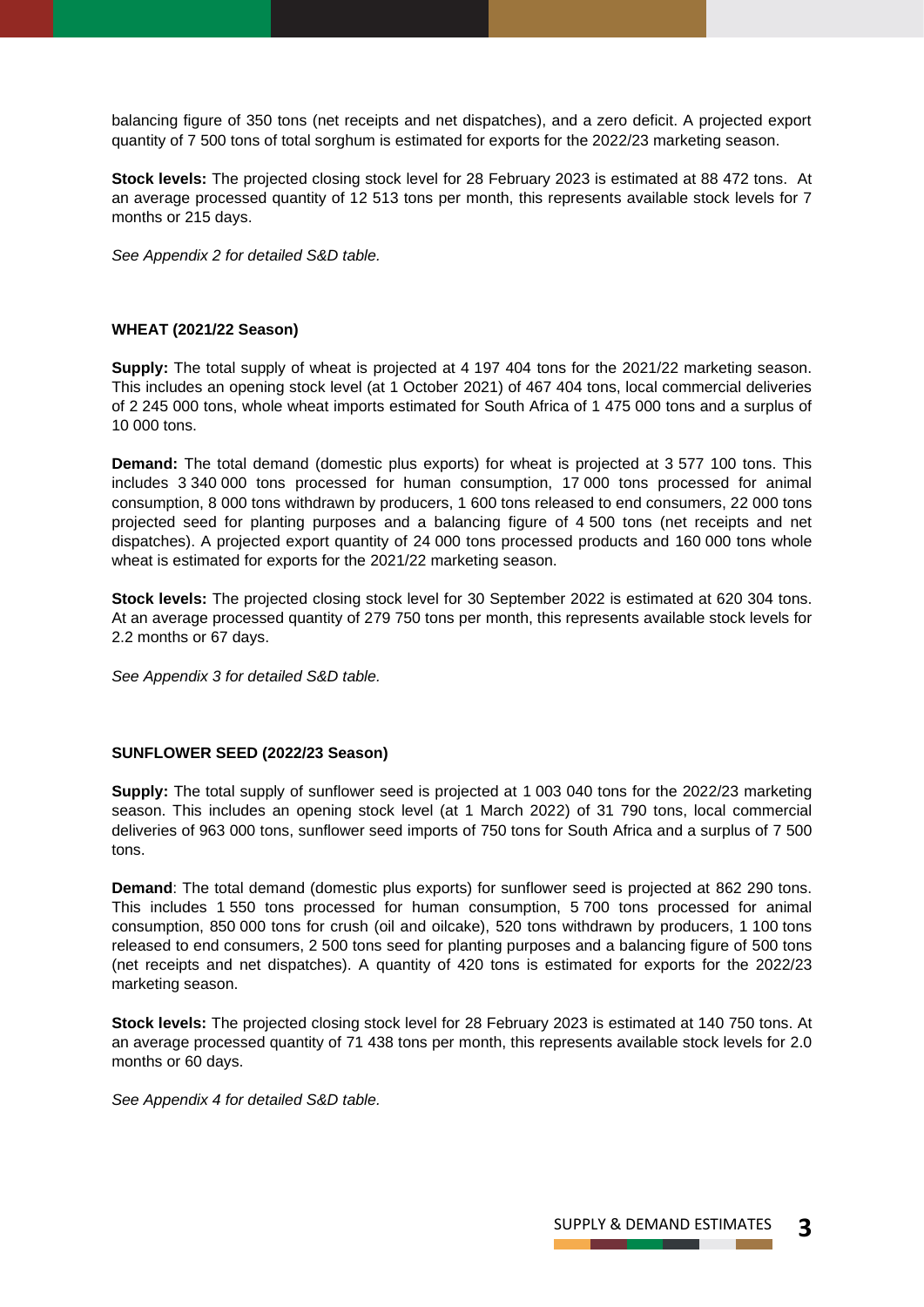### **SOYBEANS (2022/23 Season)**

**Supply:** The total supply of soybeans is projected at 2 092 087 tons for the 2022/23 marketing season. This includes an opening stock level (at 1 March 2022) of 168 387 tons, local commercial deliveries of 1 898 700 tons, 20 000 tons of soybean imports for South Africa and a surplus of 5 000 tons.

**Demand**: The total demand (domestic plus exports) for soybeans is projected at 1 809 400 tons. This includes 22 000 tons processed for human consumption, 185 000 tons processed for animal (full fat) feed, 1 550 000 tons for crush (oil and oilcake), 500 tons withdrawn by producers, 400 tons released to end consumers, 11 000 tons seed for planting purposes, and a balancing figure of 500 tons (net receipts and net dispatches). A quantity of 40 000 tons soybeans is estimated for exports for the 2022/23 marketing season.

**Stock levels:** The projected closing stock level for 28 February 2023 is estimated at 282 687 tons. At an average processed quantity of 146 417 tons per month, this represents available stock levels for 1.9 months or 59 days.

*See Appendix 5 for detailed S&D table.*

**PLEASE NOTE: The June 2022 SASDE Report will be released on 30 June 2022.**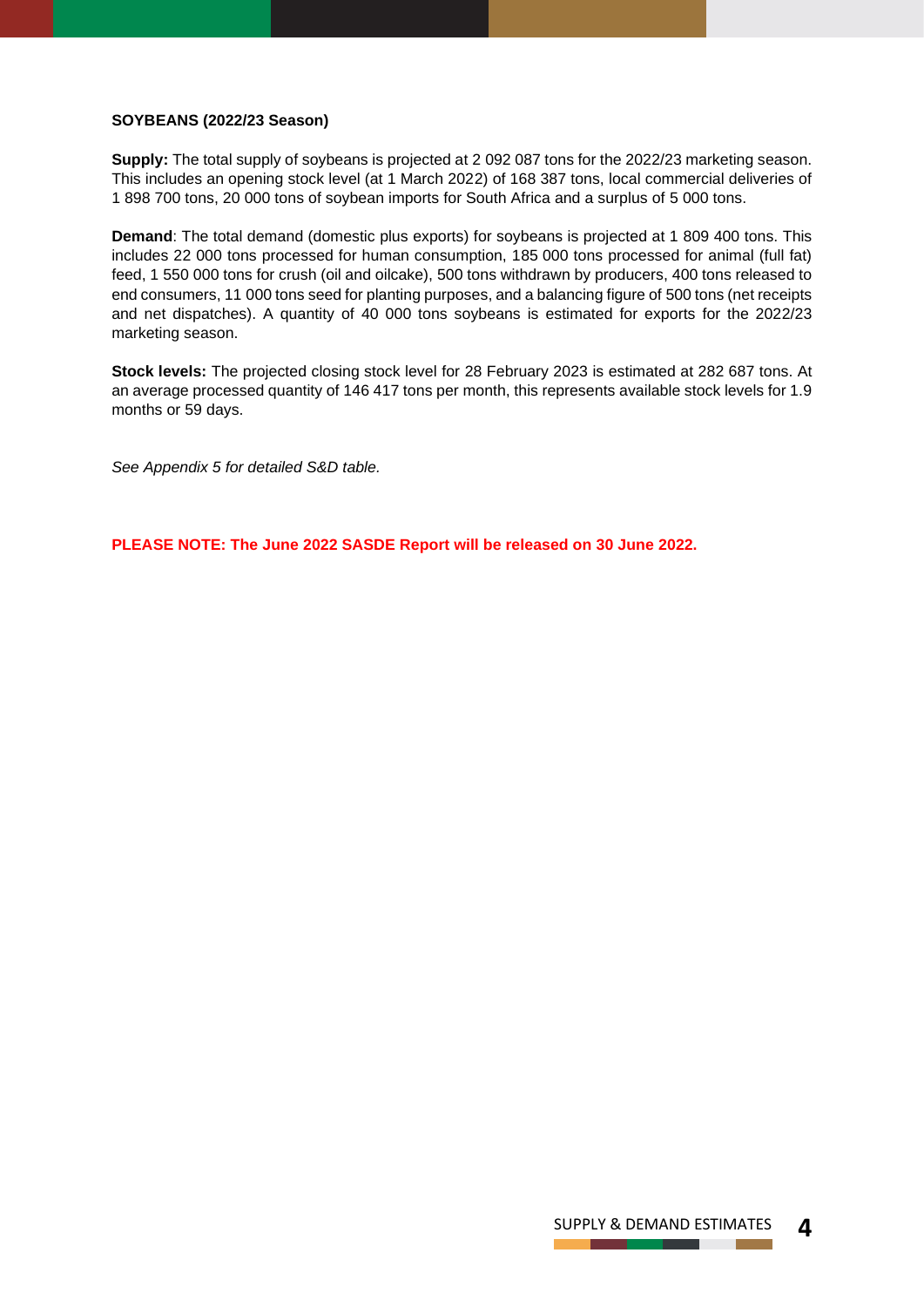**Appendix 1: Detailed S & D table for White, yellow and Total Maize: May 2022**

|   |                                                                | <b>White Maize</b>          | <b>White Maize</b>                 | <b>White Maize</b>        | Yellow<br><b>Maize</b> | Yellow<br>Maize                    | Yellow<br><b>Maize</b>    | Total<br><b>Maize</b>       | <b>Total Maize</b>                 | Total Maize               |
|---|----------------------------------------------------------------|-----------------------------|------------------------------------|---------------------------|------------------------|------------------------------------|---------------------------|-----------------------------|------------------------------------|---------------------------|
|   | <b>Marketing season</b>                                        | <b>Final for</b><br>2020/21 | Projected<br>final for<br>2021/22* | Projection<br>for 2022/23 | Final for<br>2020/21   | Projected<br>final for<br>2021/22* | Projection<br>for 2022/23 | <b>Final for</b><br>2020/21 | Projected<br>final for<br>2021/22* | Projection<br>for 2022/23 |
|   |                                                                | tons                        | tons                               | tons                      | tons                   | tons                               | tons                      | tons                        | tons                               | tons                      |
|   | CEC (Crop Estimate)                                            | 8 547 500                   | 8 600 000                          | 7 553 050                 | 6752500                | 7715000                            | 7 170 300                 | 15 300 000                  | 16 315 000                         | 14 723 350                |
| 2 | CEC (Retention)                                                | 240 000                     | 202 000                            | 200 000                   | 440 000                | 422 000                            | 410 000                   | 680 000                     | 624 000                            | 610 000                   |
| 3 | Min: Early deliveries for<br>current season (March +<br>April) | 131 241                     | 437 036                            | 139 685                   | 216 491                | 520 271                            | 271 526                   | 347 732                     | 957 307                            | 411 211                   |
| 4 | Plus: Early deliveries for next<br>season (March + April)**    | 437 036                     | 139 685                            | 300 000                   | 512 109                | 271 526                            | 400 000                   | 949 145                     | 411 211                            | 700 000                   |
| 5 | Available for the<br>commercial market                         | 8 613 295                   | 8 100 649                          | 7 513 365                 | 6 608 118              | 7 044 255                          | 6888774                   | 15 221 413                  | 15 144 904                         | 14 402 139                |

|         | <b>SUPPLY</b>           |               |             |           |           |           |           |            |            |            |
|---------|-------------------------|---------------|-------------|-----------|-----------|-----------|-----------|------------|------------|------------|
|         | Opening stock (1 May)   | 473 964       | 1354953     | 463 558   | 526 637   | 761 953   | 662 890   | 000 601    | 2 116 906  | 2 126 448  |
|         | Producer deliveries     | 8 606 334     | 8 133 036   | 7 353 050 | 6672649   | 7 129 115 | 6 760 300 | 15 278 983 | 15 262 151 | 14 113 350 |
|         | Imports                 |               | 7 583       |           | 463       |           |           | 463        | 7583       |            |
| 10      | Early deliveries (Net)* |               |             | 160 315   |           |           | 128 474   |            |            | 288 789    |
|         | Surplus                 | 11 215        | 25 555      | 10 000    | 8864      | 18 143    | 18 000    | 20 079     | 43 698     | 28 000     |
| $12 \,$ | <b>Total Supply</b>     | 9 0 9 1 5 1 3 | 9 5 21 1 27 | 8986923   | 7 208 613 | 7909211   | 7 569 664 | 16 300 126 | 17 430 338 | 16 556 587 |

| 16 300 126 | 17 430 338 | 16 556 587 |
|------------|------------|------------|
| 20 079     | 43 698     | 28 000     |
|            |            | 288 789    |
| 463        | 7583       |            |
| 15 278 983 | 15 262 151 | 14 113 350 |
| 1 000 601  | 2 116 906  | 2 126 448  |

| 13 | <b>DEMAND</b>                     |           |           |           |           |           |           |            |            |  |
|----|-----------------------------------|-----------|-----------|-----------|-----------|-----------|-----------|------------|------------|--|
| 14 | Processed for the local<br>market | 6410756   | 7 121 914 | 7 321 500 | 4960599   | 3963926   | 4 106 000 | 11 201 202 | 11 085 840 |  |
| 15 | - human                           | 5 073 886 | 4 705 255 | 4 860 000 | 583 950   | 473 578   | 500 000   | 5 657 836  | 5 178 833  |  |
| 16 | - animal and industrial           | 325 959   | 2 404 699 | 2 450 000 | 4 201 690 | 3 485 033 | 3 600 000 | 5 527 649  | 5 889 732  |  |
| 17 | - gristing                        | 10911     | 11 960    | 11 500    | 4806      | 5315      | 6 0 0 0   | 15717      | 17 275     |  |
| 18 | Withdrawn by producers            | 10 089    | 14 308    | 12 000    | 25 647    | 22 8 9 7  | 30 000    | 35 736     | 37 205     |  |

| 4960599   | 3963926 | 4 106 000 |
|-----------|---------|-----------|
| 583 950   | 473 578 | 500 000   |
| 4 201 690 | 3485033 | 3 600 000 |
| 4806      | 5315    | 6 000     |
| 25 647    | 22897   | 30 000    |

| 11 201 202 | 11 085 840 | 11 427 500 |
|------------|------------|------------|
| 5 657 836  | 5 178 833  | 5 360 000  |
| 5 527 649  | 5 889 732  | 6 050 000  |
| 15717      | 17 275     | 17 500     |
| 35 736     | 37 205     | 42 000     |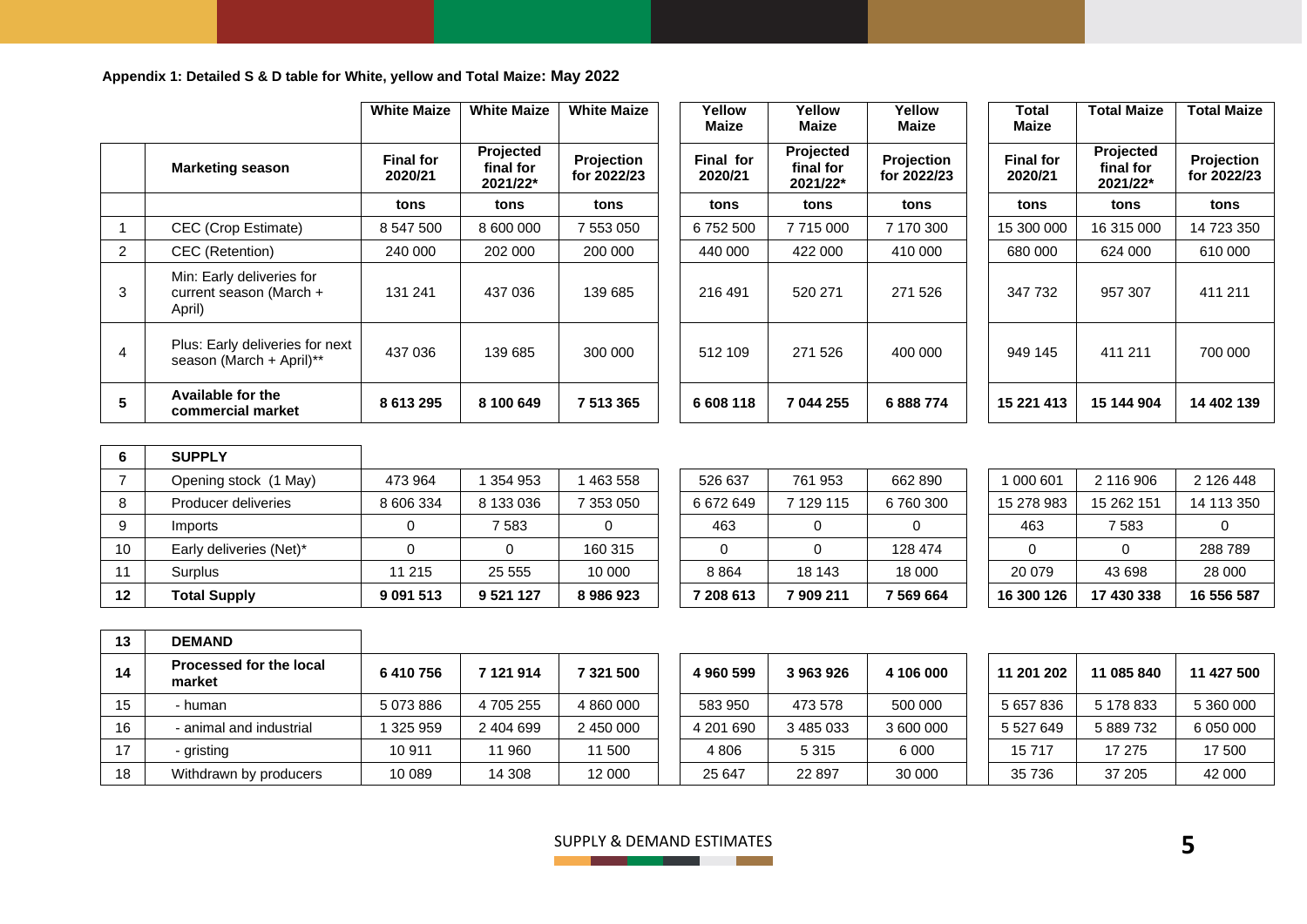| 19 | Released to end-consumers      | 5827      | 3 4 0 4       | 9 0 0 0   | 63 502    | 45 451    | 60 000    | 69 329     | 48 855     | 69 000     |
|----|--------------------------------|-----------|---------------|-----------|-----------|-----------|-----------|------------|------------|------------|
| 20 | Net receipts $(-)/$ disp $(+)$ | 5413      | 396           | 5 0 0 0   | 3750      | 5 3 2 4   | 6 0 0 0   | 9 1 6 3    | 6720       | 11 000     |
| 21 | Deficit                        | 0         |               |           |           |           | 0         | 0          |            | 0          |
| 22 | Local demand                   | 6432085   | 7 141 022     | 7 347 500 | 4 883 345 | 4 037 598 | 4 202 000 | 11 315 430 | 11 178 620 | 11 549 500 |
| 23 | <b>Exports</b>                 | 304 475   | 916 547       | 780 000   | 563 315   | 3 208 723 | 2 485 000 | 2867790    | 4 125 270  | 3 265 000  |
| 24 | - products                     | 182 824   | 181 557       | 180 000   | 138 102   | 211 699   | 185 000   | 320 926    | 393 256    | 365 000    |
| 25 | - whole maize                  | 1 121 651 | 734 990       | 600 000   | 425 213   | 2 997 024 | 2 300 000 | 2 546 864  | 3732014    | 2 900 000  |
| 26 | <b>Total Demand</b>            | 7736560   | 8 0 5 7 5 6 9 | 8 127 500 | 6446660   | 7 246 321 | 6 687 000 | 14 183 220 | 15 303 890 | 14 814 500 |

| 27 | <b>Closing Stock (30 Apr)</b> | 354 953 | 463 558 | 859 423 | 761 953 | 662890  | 882 664 | 2 116 906 | 2 126 448 | 742 087 |
|----|-------------------------------|---------|---------|---------|---------|---------|---------|-----------|-----------|---------|
|    |                               |         |         |         |         |         |         |           |           |         |
| 28 | - processed p/month           | 534 230 | 593 493 | 610 125 | 399 204 | 330 327 | 342 167 | 933 434   | 923 820   | 952 292 |
| 29 | - months' stock               | 2,5     | 2,5     |         | 9. ا    | 2,0     | 2,6     | 2,3       | 2,3       | 1.8     |
| 30 | - days' stock                 | 77      | 75      | 43      | 58      | 61      | 78      | 69        | 70        | 56      |

| 761 953 | 662890  | 882 664 |  |  |  |  |
|---------|---------|---------|--|--|--|--|
|         |         |         |  |  |  |  |
| 399 204 | 330 327 | 342 167 |  |  |  |  |
| 1.9     | 2,0     | 2,6     |  |  |  |  |
| 58      | 61      | 78      |  |  |  |  |

| 2 116 906 | 2 126 448 | 1742087 |
|-----------|-----------|---------|
|           |           |         |
| 933 434   | 923820    | 952 292 |
| 2.3       | 2.3       | 1.8     |
| 69        | 70        | 56      |

SUPPLY & DEMAND ESTIMATES **6**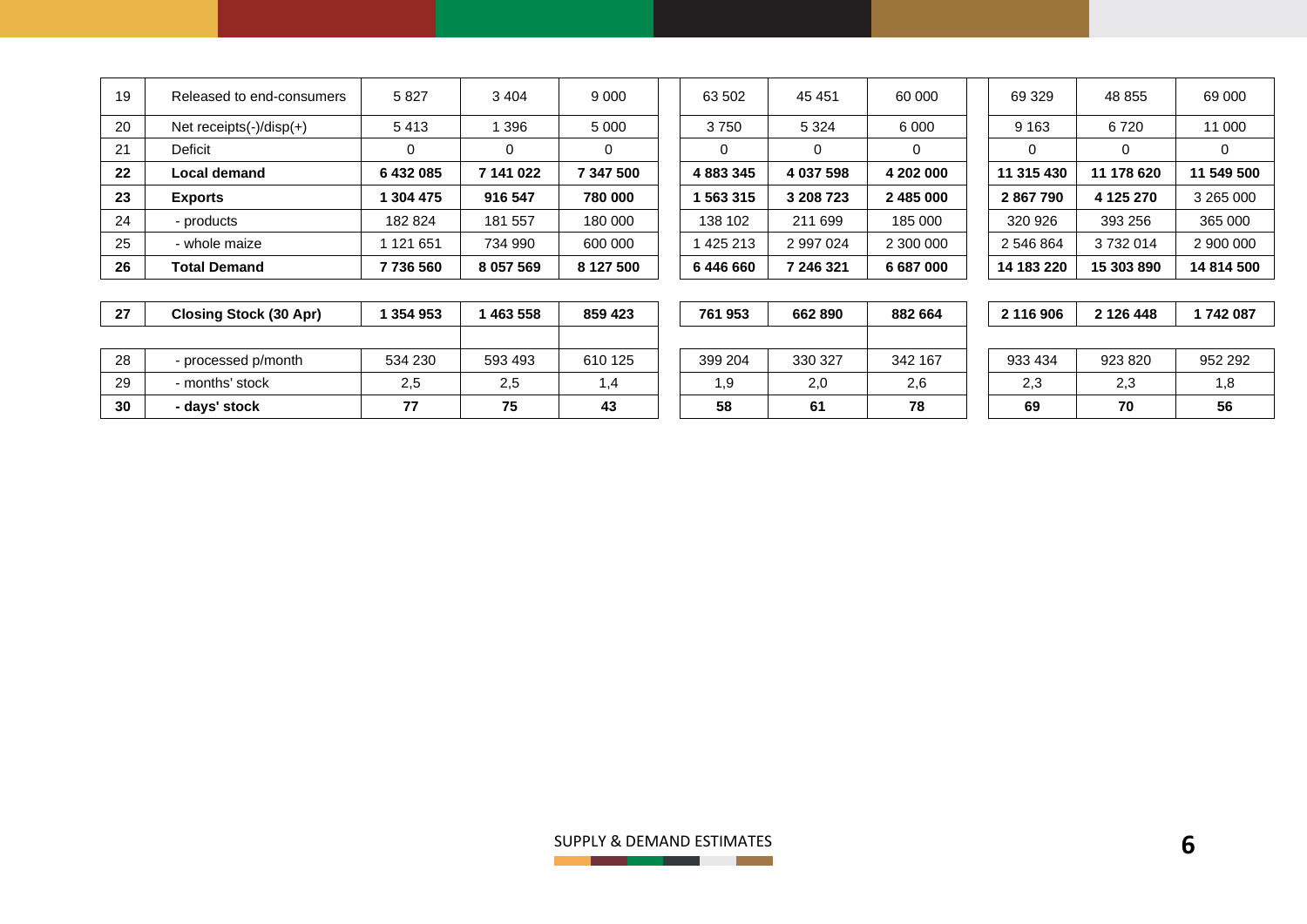|                |                                        | <b>Sweet</b><br>Sorghum     | <b>Sweet</b><br>Sorghum   | <b>Bitter</b><br>Sorghum    | <b>Bitter</b><br>Sorghum  | Total<br>Sorghum            | <b>Total</b><br>Sorghum   |
|----------------|----------------------------------------|-----------------------------|---------------------------|-----------------------------|---------------------------|-----------------------------|---------------------------|
|                | <b>Marketing season</b>                | <b>Final for</b><br>2021/22 | Projection<br>for 2022/23 | <b>Final for</b><br>2021/22 | Projection<br>for 2022/23 | <b>Final for</b><br>2021/22 | Projection<br>for 2022/23 |
|                |                                        | tons                        | tons                      | tons                        | tons                      | tons                        | tons                      |
|                | CEC (Crop Estimate)                    | 121 000                     | 82 400                    | 94 000                      | 54 820                    | 215 000                     | 137 220                   |
| $\overline{2}$ | <b>CEC Retentions</b>                  | 0                           | 400                       | 0                           | 300                       | 0                           | 700                       |
| 3              | Available for the<br>commercial market | 121 000                     | 82 000                    | 94 000                      | 54 520                    | 215 000                     | 136 520                   |

| 4              | <b>SUPPLY</b>                 |         |         |
|----------------|-------------------------------|---------|---------|
| 5              | Opening stock<br>$(1$ Mch $)$ | 25 372  | 51 986  |
| 6              | Prod deliveries               | 120 359 | 82 000  |
| $\overline{7}$ | Imports for South Africa      | 4 1 4 7 | 5 0 0 0 |
| 8              | Surplus                       | 565     | 700     |
| 9              | <b>Total Supply</b>           | 150 443 | 139 686 |

|   | <b>Total Supply</b>      | 150 443 | 139 686 | 119 192 | 108 991 | 269 635 | 248 677 |
|---|--------------------------|---------|---------|---------|---------|---------|---------|
| 8 | Surplus                  | 565     | 700     | $-330$  | 300     | 235     | 1 000   |
|   | Imports for South Africa | 4 1 4 7 | 5 0 0 0 |         |         | 4 1 4 7 | 5 0 0 0 |
| 6 | Prod deliveries          | 120 359 | 82 000  | 93 099  | 54 520  | 213 458 | 136 520 |
| 5 | Opening stock<br>(1 Mch) | 25 372  | 51 986  | 26 4 23 | 54 171  | 51 795  | 106 157 |
|   |                          |         |         |         |         |         |         |

| 10 | <b>DEMAND</b>        |        |         |          |         |         |         |
|----|----------------------|--------|---------|----------|---------|---------|---------|
| 11 | <b>Processed</b>     | 89 815 | 89 050  | 62 243   | 61 105  | 152 058 | 150 155 |
| 12 | - Indoor malting     | 716    | 650     | 13 3 8 8 | 10 000  | 14 104  | 10 650  |
| 13 | - Floor malting      | 9417   | 9 0 0 0 | 41 447   | 45 000  | 50 864  | 54 000  |
| 14 | - Meal, rice & grits | 70 151 | 70 000  | 2 3 4 1  | 2600    | 72 492  | 72 600  |
| 15 | - Pet Food           | 633    | 600     | 0        | 5       | 633     | 605     |
| 16 | - Poultry feed       | 7694   | 7 300   | 1 332    | 1 0 0 0 | 9026    | 8 3 0 0 |

| 62 243  | 61 105 | 152 058 | 150 155 |
|---------|--------|---------|---------|
| 13 388  | 10 000 | 14 104  | 10 650  |
| 41 447  | 45 000 | 50 864  | 54 000  |
| 2 3 4 1 | 2600   | 72 492  | 72 600  |
| O       | 5      | 633     | 605     |
| 1 332   | 1 000  | 9026    | 8 300   |

# SUPPLY & DEMAND ESTIMATES **7**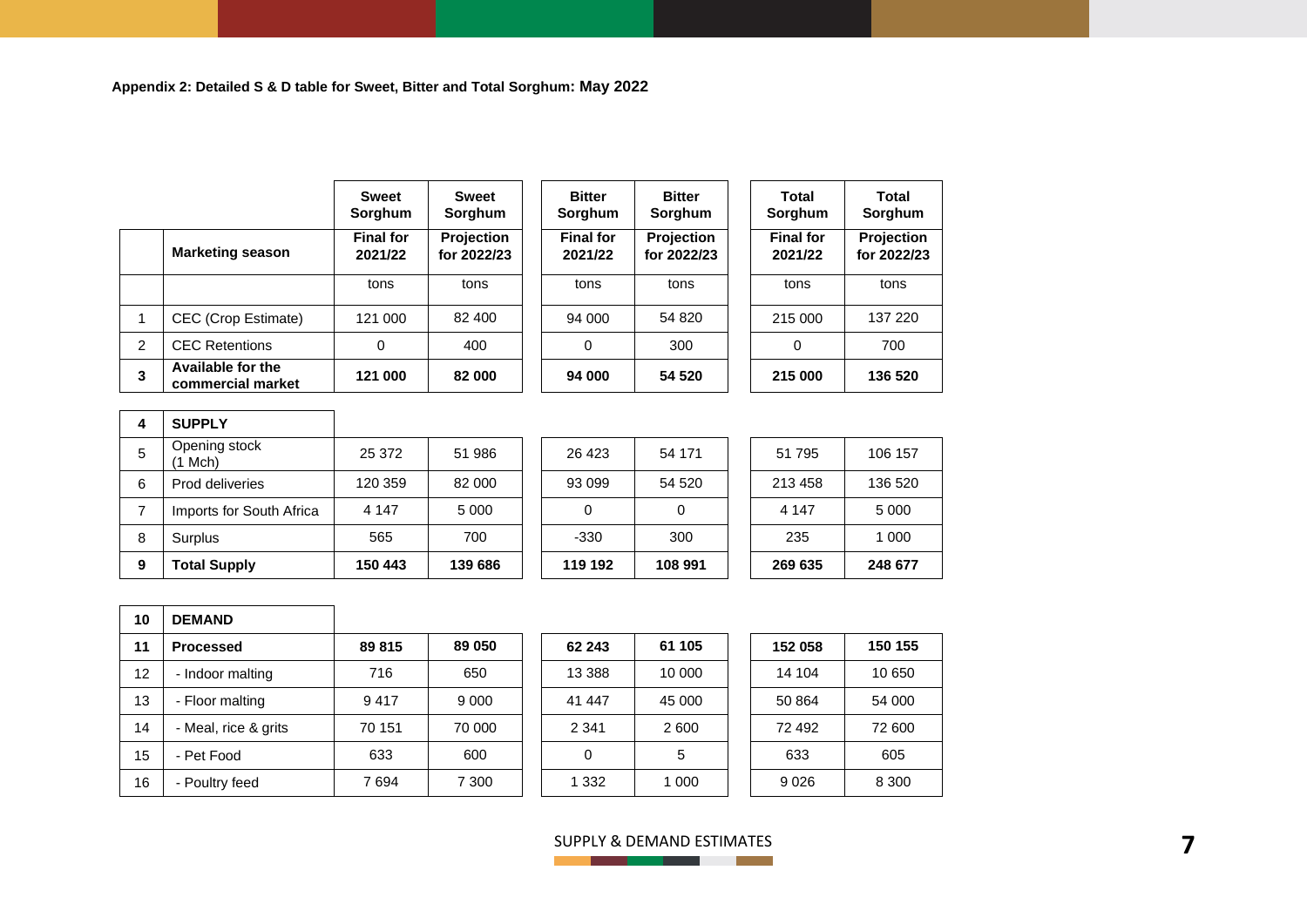|    |                                     | <b>Sweet</b><br>Sorghum     | <b>Sweet</b><br>Sorghum   | <b>Bitter</b><br>Sorghum    | <b>Bitter</b><br>Sorghum  | <b>Total</b><br>Sorghum     | <b>Total</b><br>Sorghum   |
|----|-------------------------------------|-----------------------------|---------------------------|-----------------------------|---------------------------|-----------------------------|---------------------------|
|    | <b>Marketing season</b>             | <b>Final for</b><br>2021/22 | Projection<br>for 2022/23 | <b>Final for</b><br>2021/22 | Projection<br>for 2022/23 | <b>Final for</b><br>2021/22 | Projection<br>for 2022/23 |
|    |                                     | tons                        | tons                      | tons                        | tons                      | tons                        | tons                      |
| 17 | - Livestock feed                    | 1 204                       | 1 500                     | 3735                        | 2 500                     | 4 9 3 9                     | 4 0 0 0                   |
| 18 | Bio-fuel                            | $\mathbf 0$                 | $\Omega$                  | $\Omega$                    | $\Omega$                  | $\Omega$                    | $\Omega$                  |
| 19 | Withdrawn by prod                   | 519                         | 550                       | 1418                        | 1 000                     | 1 9 3 7                     | 1 550                     |
| 20 | Released to end-cons                | 523                         | 550                       | 62                          | 100                       | 585                         | 650                       |
| 21 | Net receipts $(-)/$ disp $(+)$      | 68                          | 300                       | $-228$                      | 50                        | $-160$                      | 350                       |
| 22 | <b>Deficit</b>                      | 0                           | 0                         | 0                           | $\mathbf 0$               | 0                           | $\mathbf 0$               |
| 23 | Exports                             | 7 5 3 2                     | 6 0 0 0                   | 1526                        | 1500                      | 9058                        | 7 500                     |
| 24 | <b>Total Demand</b>                 | 98 457                      | 96 450                    | 65 021                      | 63755                     | 163 478                     | 160 205                   |
| 25 | <b>Ending Stock (28/29)</b><br>Feb) | 51 986                      | 43 236                    | 54 171                      | 45 236                    | 106 157                     | 88 472                    |
| 26 | - processed p/month                 | 7485                        | 7421                      | 5 1 8 7                     | 5 0 9 2                   | 12 672                      | 12513                     |
| 27 | - months' stock                     | 6,9                         | 6                         | 10                          | 9                         | 8                           | $\overline{7}$            |
| 28 | - days' stock                       | 211                         | 177                       | 318                         | 270                       | 255                         | 215                       |

SUPPLY & DEMAND ESTIMATES **8**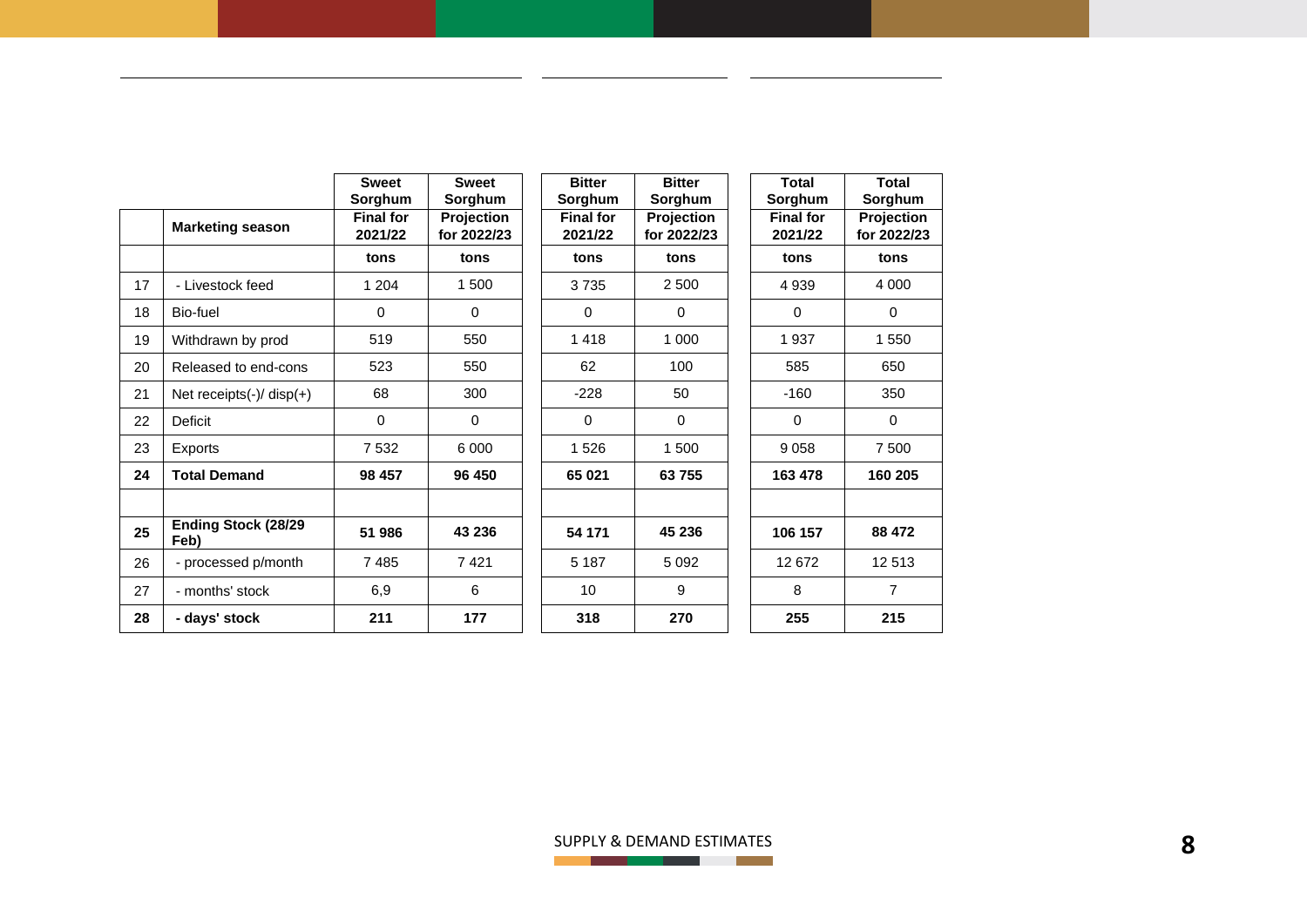# **Appendix 3: Detailed S & D table for Wheat: May 2022**

|   |                         | Wheat                    | Wheat                  |
|---|-------------------------|--------------------------|------------------------|
|   | <b>Marketing season</b> | <b>Final for 2020/21</b> | Projection for 2021/22 |
|   |                         |                          | tons                   |
|   | CEC (Crop Estimate)     | 2 120 000                | 2 2 8 5 0 0 0          |
| 2 | CEC (Retention)         |                          | 40 000                 |

| 3 | <b>SUPPLY</b>         |           |           |
|---|-----------------------|-----------|-----------|
| 4 | Opening stock (1 Oct) | 364 908   | 467 404   |
| 5 | Prod deliveries*      | 2 077 136 | 2 245 000 |
| 6 | Imports               | 1 516 995 | 1 475 000 |
|   | Surplus               | 14 438    | 10 000    |
| 8 | <b>Total Supply</b>   | 3973477   | 4 197 404 |

| 9                 | <b>DEMAND</b>                  |               |           |
|-------------------|--------------------------------|---------------|-----------|
| 10                | <b>Processed</b>               | 3 3 5 5 8 6 9 | 3 357 000 |
| 11                | - human                        | 3 347 677     | 3 340 000 |
| $12 \overline{ }$ | - animal                       | 8 1 9 2       | 17 000    |
| 13                | - gristing                     | 0             | 0         |
| 14                | Withdrawn by producers         | 4 0 4 9       | 8 0 0 0   |
| 15                | Released to end-consumers      | 1453          | 1 600     |
| 16                | Seed for planting purposes     | 20 5 61       | 22 000    |
| 17                | Net receipts $(-)/$ disp $(+)$ | 5 6 5 3       | 4 500     |
| 18                | Deficit                        | $\Omega$      | 0         |
| 19                | Exports                        | 118 488       | 184 000   |
| 20                | - products                     | 27 056        | 24 000    |
| 21                | - whole wheat                  | 91 432        | 160 000   |
| 22                | <b>Total Demand</b>            | 3506073       | 3577100   |

| 23 | <b>Closing Stock (30 Sep)</b> | 467 404 | 620 304 |
|----|-------------------------------|---------|---------|
| 24 | - processed p/month           | 279 656 | 279 750 |
| 25 | - months' stock               | 1.7     | 2.2     |
| 26 | - days' stock                 | 51      | 67      |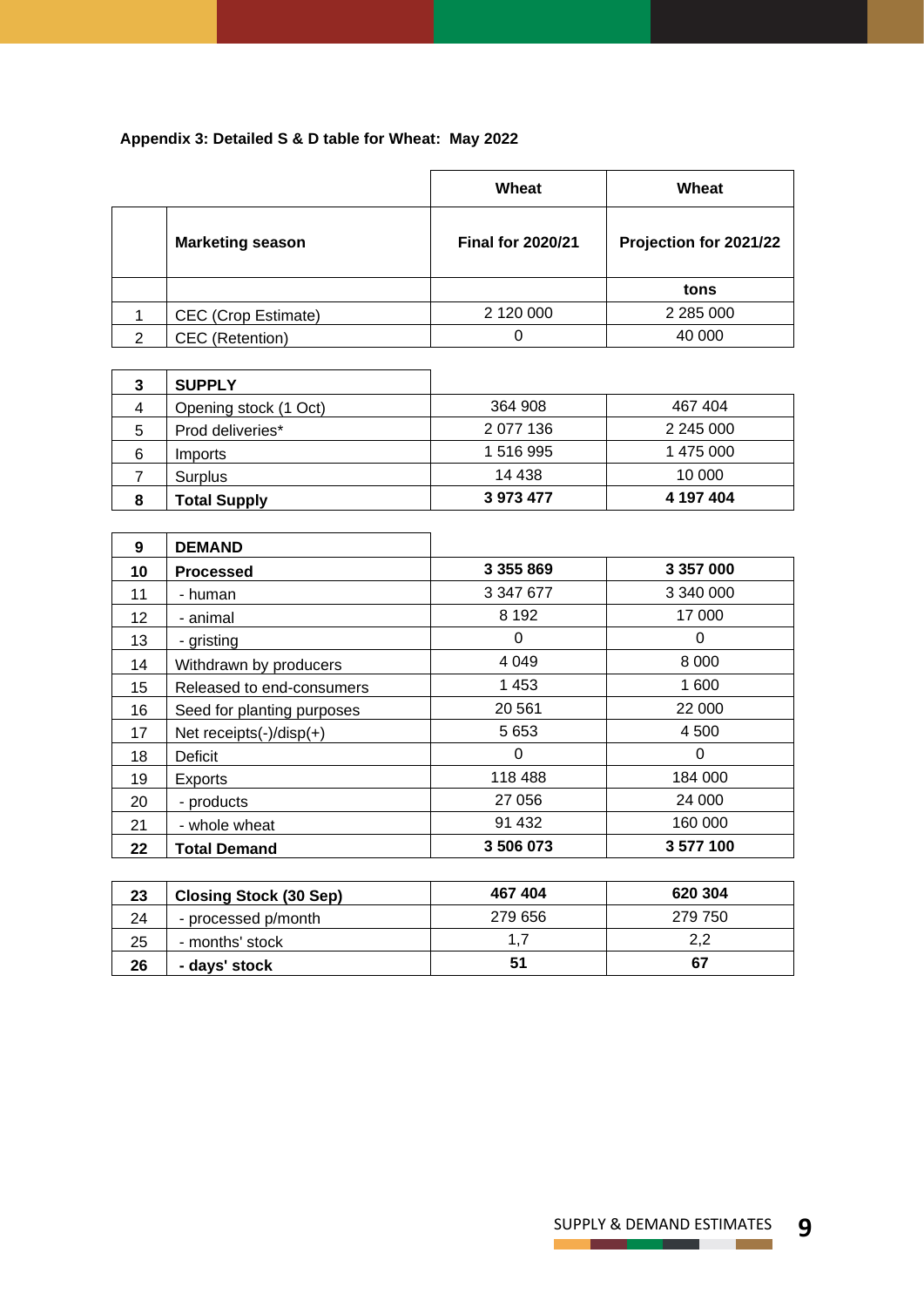|  |  | Appendix 4: Detailed S & D table for Sunflower Seed: May 2022 |  |
|--|--|---------------------------------------------------------------|--|
|--|--|---------------------------------------------------------------|--|

|                |                            | <b>Sunflower Seed</b>    | <b>Sunflower Seed</b>            |
|----------------|----------------------------|--------------------------|----------------------------------|
|                | <b>Marketing season</b>    | <b>Final for 2021/22</b> | <b>Projection for</b><br>2022/23 |
|                |                            | tons                     | tons                             |
| 1              | CEC (Crop Estimate)        | 678 000                  | 963 000                          |
|                |                            |                          |                                  |
| $\mathbf{2}$   | <b>SUPPLY</b>              |                          |                                  |
| 3              | Opening stock (1 March)    | 60 964                   | 31 790                           |
| 4              | Prod deliveries            | 689 083                  | 963 000                          |
| 5              | Imports for South Africa   | 1 256                    | 750                              |
| 6              | Surplus                    | 9 3 0 6                  | 7 500                            |
| $\overline{7}$ | <b>Total Supply</b>        | 760 609                  | 1 003 040                        |
|                |                            |                          |                                  |
| 8              | <b>DEMAND</b>              |                          |                                  |
| 9              | <b>Processed</b>           | 724 949                  | 857 250                          |
| 10             | - human                    | 1556                     | 1 550                            |
| 11             | - animal                   | 6 1 2 9                  | 5700                             |
| 12             | - crush (oil and oilcake)  | 717 264                  | 850 000                          |
| 13             | Withdrawn by producers     | 359                      | 520                              |
| 14             | Released to end-consumers  | 666                      | 1 100                            |
| 15             | Seed for planting purposes | 2 4 9 5                  | 2 500                            |
| 16             | Net receipts(-)/disp(+)    | 133                      | 500                              |
| 17             | <b>Deficit</b>             | 0                        | 0                                |
| 18             | <b>Exports</b>             | 217                      | 420                              |
| 19             | <b>Total Demand</b>        | 728 819                  | 862 290                          |
|                |                            |                          |                                  |
| 20             | Ending Stock (28/29 Feb)   | 31790                    | 140 750                          |
| 21             | - processed p/month        | 60 412                   | 71 438                           |
| 22             | - months' stock            | 0,5                      | 2,0                              |
| 23             | - days' stock              | 16                       | 60                               |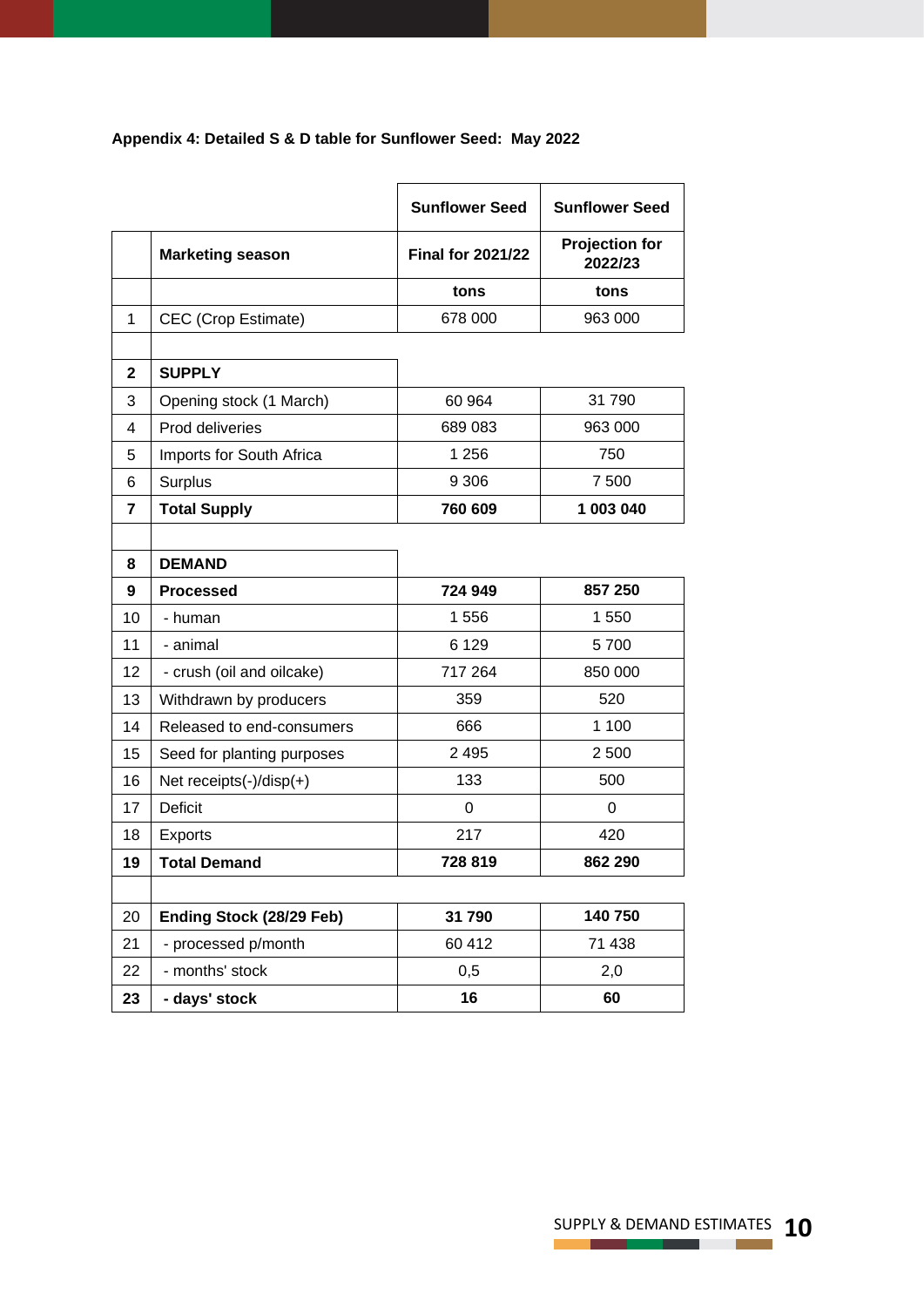# **Appendix 5: Detailed S & D table for Soybeans: May 2022**

|   |                         | <b>Soybeans</b>             | <b>Soybeans</b>                  |
|---|-------------------------|-----------------------------|----------------------------------|
|   | <b>Marketing season</b> | <b>Final for</b><br>2021/22 | <b>Projection for</b><br>2022/23 |
|   |                         | tons                        | tons                             |
|   | CEC (Crop Estimate)     | 1897000                     | 1 930 700                        |
| 2 | Retention               |                             | 32 000                           |

| 3 | <b>SUPPLY</b>            |          |           |
|---|--------------------------|----------|-----------|
| 4 | Opening stock (1 March)  | 46 053   | 168 387   |
| 5 | Prod deliveries          | 1868772  | 1898700   |
| 6 | Imports for South Africa | 13448    | 20 000    |
|   | Surplus                  | 4 2 8 9  | 5 0 0 0   |
| 8 | <b>Total Supply</b>      | 1932 562 | 2 092 087 |

| 9  | <b>DEMAND</b>                  |           |           |
|----|--------------------------------|-----------|-----------|
| 10 | Processed                      | 1710221   | 1757000   |
| 11 | - human                        | 22 279    | 22 000    |
| 12 | - animal feed (full fat soya)  | 167480    | 185 000   |
| 13 | - crush (oil/oilcake)          | 1 520 462 | 1 550 000 |
| 14 | Withdrawn by producers         | 196       | 500       |
| 15 | Released to end-consumers      | 123       | 400       |
| 16 | Seed for planting purposes     | 11 079    | 11 000    |
| 17 | Net receipts $(-)/$ disp $(+)$ | 261       | 500       |
| 18 | Deficit                        | 0         | 0         |
| 19 | <b>Exports</b>                 | 42 295    | 40 000    |
| 20 | <b>Total Demand</b>            | 1764175   | 1809400   |

| 21 | Closing Stock (28/29 Feb) | 168 387 | 282 687 |
|----|---------------------------|---------|---------|
| 22 | - processed p/month       | 142 518 | 146 417 |
| 23 | - months' stock           | 1.2     | 1.9     |
| 24 | - days stock              | 36      | 59      |